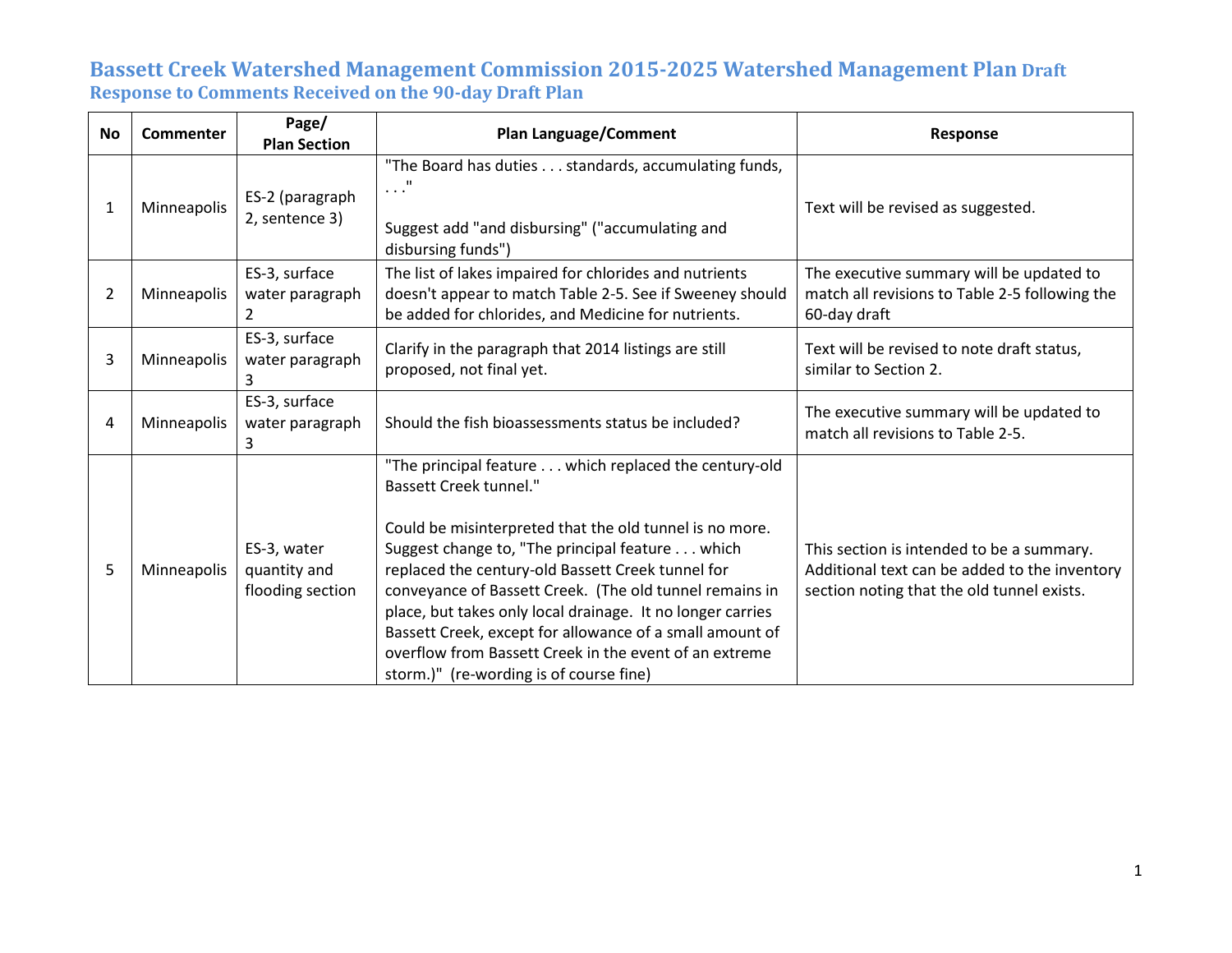| <b>No</b> | Commenter   | Page/<br><b>Plan Section</b> | <b>Plan Language/Comment</b>                                                                                                                                                                                                                                                                                                                                                                                                                                                                                                                                                                                                                                                                                                                                                                       | Response                                                                                                                                                                                                                                                                                                                                                                                                                                                                                                         |
|-----------|-------------|------------------------------|----------------------------------------------------------------------------------------------------------------------------------------------------------------------------------------------------------------------------------------------------------------------------------------------------------------------------------------------------------------------------------------------------------------------------------------------------------------------------------------------------------------------------------------------------------------------------------------------------------------------------------------------------------------------------------------------------------------------------------------------------------------------------------------------------|------------------------------------------------------------------------------------------------------------------------------------------------------------------------------------------------------------------------------------------------------------------------------------------------------------------------------------------------------------------------------------------------------------------------------------------------------------------------------------------------------------------|
| 6         | Minneapolis | ES-6, policy 12              | In reference to the MIDS Design Sequence Flow Chart,<br>Minneapolis requests additional language of, "or<br>approved alternative". This is because the MIDS<br>Flowchart can be customized for a given community. For<br>example, Minneapolis will be able to make a more user-<br>friendly chart by eliminating the "karst" section [no karst<br>in Minneapolis] and language particular to "MnDOT, and<br>can amplify the ultra-urban language which is pretty<br>specific to the two core cities. This addition would be<br>consistent with the MWMO, which at the request of<br>Minneapolis has in their plan, ". MWMO Design<br>Sequence Flow Chart or a MWMO-approved alternative<br>shall be used to identify a path to compliance through<br>Flexible Treatment Options.] (page 28 of 731) | The use of MIDS as the BCWMC's adopted<br>water quality performance standard was<br>discussed by the Technical Advisory<br>Committee (TAC) in winter 2014. The<br>language of policy 12 was presented and<br>approved at a Commission workshop in April<br>2014. The suggested change is reasonable for<br>cities that have adopted MIDS with minor<br>modifications to the flow chart; the<br>Commission will consider revising the text of<br>this policy to include "or Commission-<br>approved alternative." |
| 7         | Minneapolis | ES-6, policy 32              | Could not Policies 12 and 32 be combined, for clarity?                                                                                                                                                                                                                                                                                                                                                                                                                                                                                                                                                                                                                                                                                                                                             | These policies are similar in reference to<br>MIDS, but the first is intended to address<br>water quality, while the second is intended to<br>address water quantity. The inclusion of both<br>separately makes more sense in the context<br>of Section 4 (Goals and Policies).                                                                                                                                                                                                                                  |
| 8         | Minneapolis | ES-7, policy 64              | "Member cities may allow Up to 20 feet in width, with<br>that width being added to the required buffer width."<br>20 feet is excessive. Why was this width chosen?                                                                                                                                                                                                                                                                                                                                                                                                                                                                                                                                                                                                                                 | This distance was discussed at the June 5,<br>2014 TAC meeting. As noted in the policy, the<br>member cities may allow such an exception.<br>The cities are not required to allow this<br>exception and can choose to put in place<br>stricter buffer requirements than those in the<br><b>BCWMC Plan.</b>                                                                                                                                                                                                       |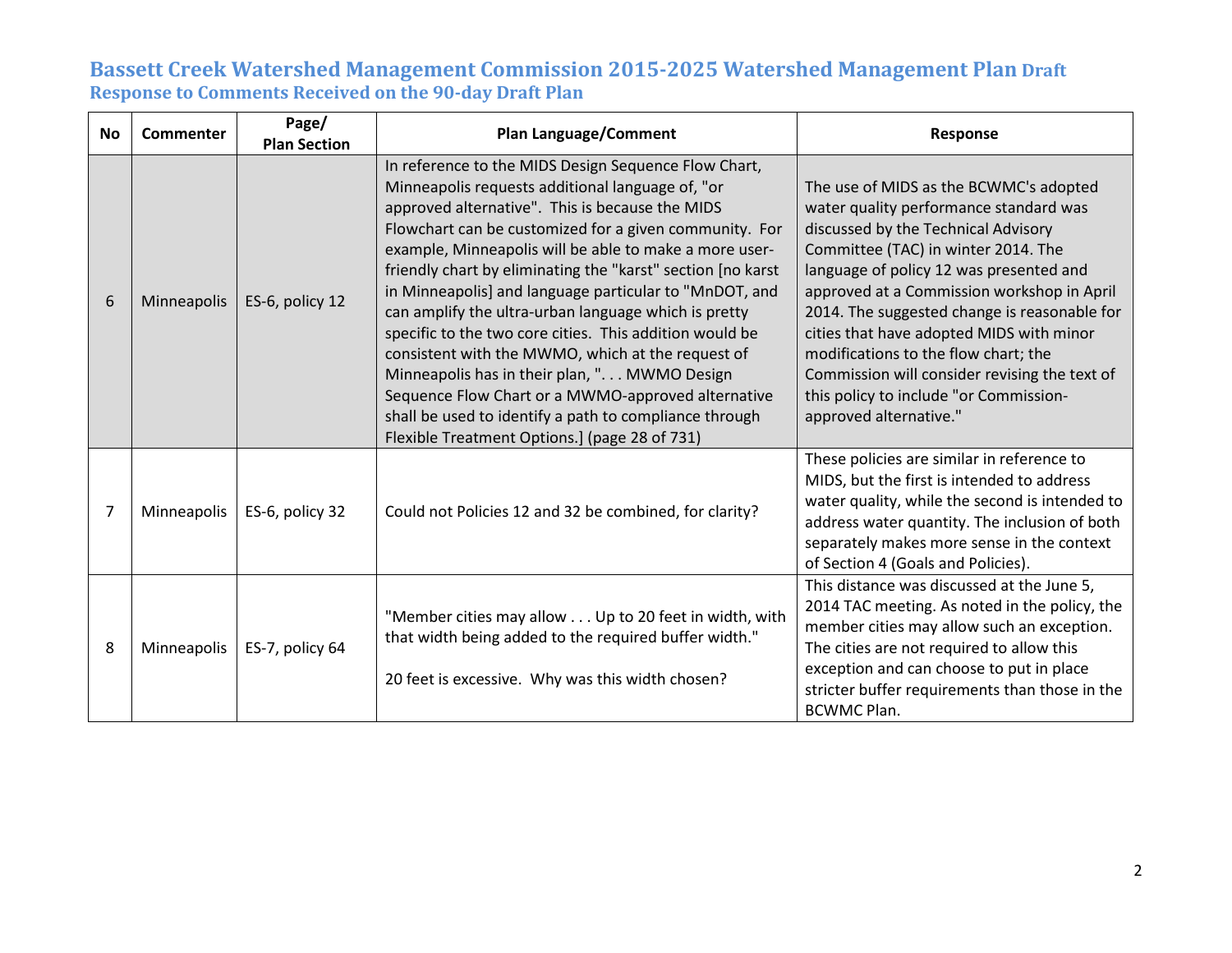| <b>No</b> | Commenter   | Page/<br><b>Plan Section</b> | <b>Plan Language/Comment</b>                                                                                                                                                                                                                                                                                                                                                                                                                                                                                                                                   | <b>Response</b>                                                                                                                                                                                                                                                                                                                                                                                                                                                                                                                                                                                                                                                                                                                                                                                                                                                                                                                                                                                                                                                                                                                                                                                                          |
|-----------|-------------|------------------------------|----------------------------------------------------------------------------------------------------------------------------------------------------------------------------------------------------------------------------------------------------------------------------------------------------------------------------------------------------------------------------------------------------------------------------------------------------------------------------------------------------------------------------------------------------------------|--------------------------------------------------------------------------------------------------------------------------------------------------------------------------------------------------------------------------------------------------------------------------------------------------------------------------------------------------------------------------------------------------------------------------------------------------------------------------------------------------------------------------------------------------------------------------------------------------------------------------------------------------------------------------------------------------------------------------------------------------------------------------------------------------------------------------------------------------------------------------------------------------------------------------------------------------------------------------------------------------------------------------------------------------------------------------------------------------------------------------------------------------------------------------------------------------------------------------|
| 9         | Minneapolis | ES-7, policy 64              | "Member cities may allow Up to 20 feet in width, with<br>that width being added to the required buffer<br>width."When Minneapolis suggested the exemption for<br>public trails, and there was general agreement, there was<br>no discussion about adding that width to the required<br>buffer width. Minneapolis does not agree that the width<br>of a public trail should be added to the required buffer<br>width. This is not appropriate for some of the lands along<br>Bassett Creek under the stewardship of the Minneapolis<br>Park & Recreation Board. | No change to the Plan is proposed. The TAC<br>met to discuss buffers in the spring of 2014.<br>At the TAC meeting, it was noted that trails<br>and other public facilities should be allowed<br>to "interrupt" the buffer width. For example,<br>if the minimum buffer width is 10 feet, and a<br>15-foot wide trail is located 5 feet from the<br>shoreline, then the buffer must include the 5<br>feet between the shoreline and the trail, and<br>an additional 5 feet on the inland side of the<br>trail. Policy 64 was presented at a Commission<br>workshop on August 11, 2014. The policy was<br>discussed at the workshop and approved<br>with minimum widths and the public trail<br>exemption, although the trigger was reduced<br>from one acre of impervious area (originally<br>proposed) to either 200 cubic yards of cut/fill<br>or 10,000 square feet of disturbance. The<br>revision regarding the trigger was approved<br>by the Plan Steering Committee at their<br>8/25/14 meeting. While this policy may not be<br>ideal in all areas, it should be noted that the<br>buffer requirement along Bassett Creek will<br>only be triggered by redevelopment and/or<br>significant improvement projects. |
| 10        | Minneapolis | ES-9, 3rd bullet             | The draft BCWMC Plan does not cite rules and statutes<br>consistently (meaning some places they are cited, other<br>places not). The Minnesota Statute should be cited here.<br>In general, I suggest that it is best to cite the appropriate<br>Rules and Statutes that apply to passages in the Plan as it<br>is helpful to member cities and other interested parties.                                                                                                                                                                                      | This section is intended to be a summary of<br>Section 5 (Implementation). The additional<br>text in section 5 details the drivers for these<br>responsibilities (including statutes).                                                                                                                                                                                                                                                                                                                                                                                                                                                                                                                                                                                                                                                                                                                                                                                                                                                                                                                                                                                                                                   |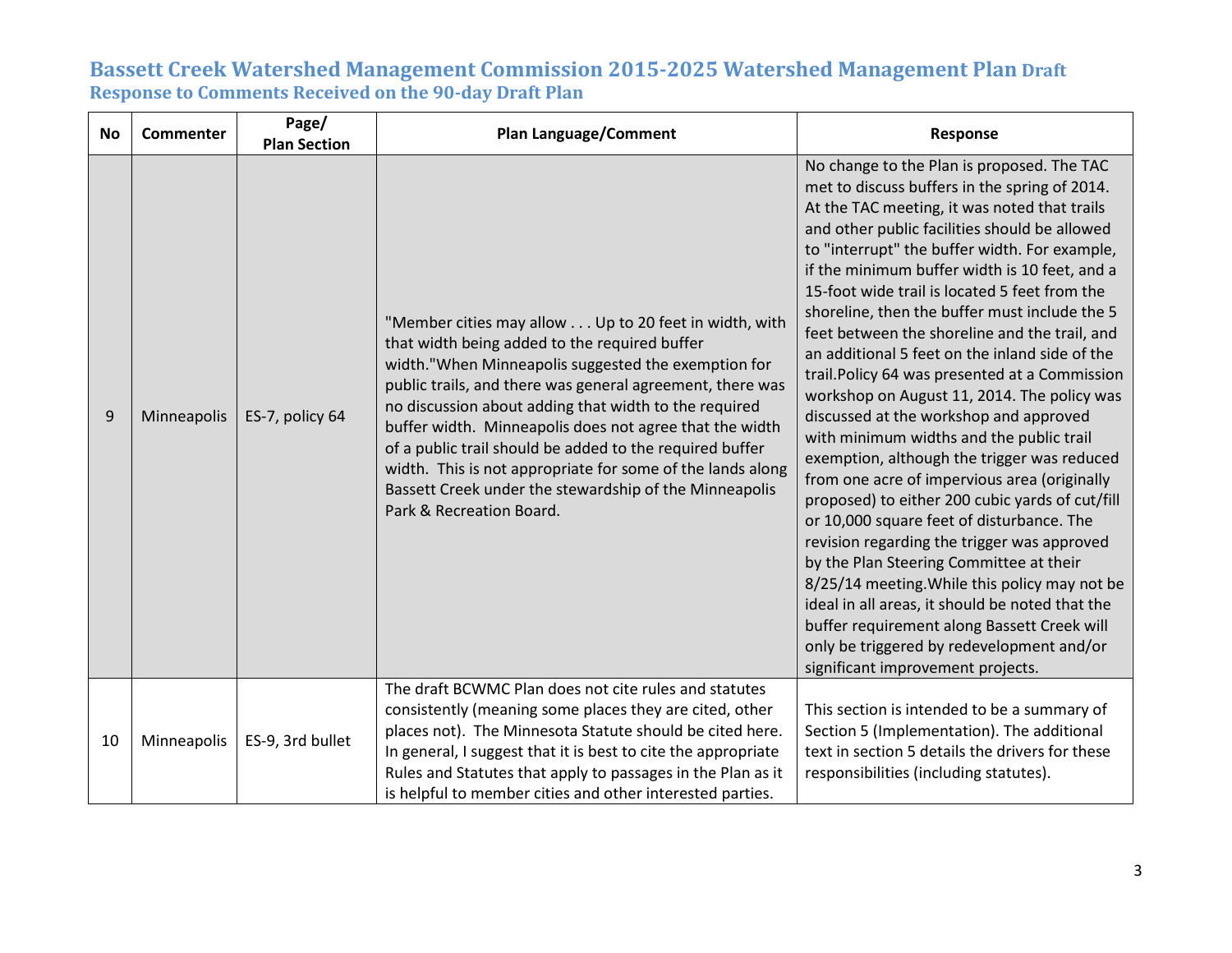| <b>No</b> | <b>Commenter</b> | Page/<br><b>Plan Section</b> | <b>Plan Language/Comment</b>                                                                                                                                                                                                                                                                                                                                                                                                                                                                                                                                                                                                                                                                                                                                                                                                  | Response                                                                                                                                                                                                                                    |
|-----------|------------------|------------------------------|-------------------------------------------------------------------------------------------------------------------------------------------------------------------------------------------------------------------------------------------------------------------------------------------------------------------------------------------------------------------------------------------------------------------------------------------------------------------------------------------------------------------------------------------------------------------------------------------------------------------------------------------------------------------------------------------------------------------------------------------------------------------------------------------------------------------------------|---------------------------------------------------------------------------------------------------------------------------------------------------------------------------------------------------------------------------------------------|
| 11        | Minneapolis      | ES-9, 6th bullet             | "Acquiring the necessary easements or right-of-way or<br>interest in land upon order of the BCWMC."Out of<br>context, bullet point is still unclear. Possibly say, "For<br>some capital projects, it is necessary to acquire<br>easements or right-of-way or interest in land. The<br>BCWMC will order the acquisition, and it is the role of the<br>member city is to carry it out."                                                                                                                                                                                                                                                                                                                                                                                                                                         | This section is intended to be a summary of<br>Section 5 (Implementation). The additional<br>text in Section 5 provides more detailed<br>context.                                                                                           |
| 12        | Minneapolis      | page 1-2                     | "The downstream end of the BCWMC is a tunnel"<br>Sentence needs an "at". Could be, "At the downstream<br>end of the BCWMC is the new tunnel built as part of the<br>Bassett Creek Flood Control Project, which conveys."                                                                                                                                                                                                                                                                                                                                                                                                                                                                                                                                                                                                      | The sentence will be reworded to read "The<br>downstream end of Bassett Creek is a<br>tunnel" and a new sentence will be added<br>immediately following the first sentence:<br>"The legal boundary of the BCWMC ends at<br>the new tunnel." |
| 13        | Minneapolis      | page 1-2                     | These paragraphs are generally in reverse chronological<br>order. For clarity, I suggest re-ordering the cities in<br>chronological order. Start with "A 1979 BCWMC<br>document provides Closely follow the natural<br>watershed divides.", followed by the sentence that begins<br>"A 1985 order by the". Next would be the full<br>paragraph that starts "In 2000, the BCWMC", followed<br>by the sections last sentence -- "A legal description for<br>the entire in Appendix J." Last would be the<br>paragraph, now first, about the tunnel under downtown<br>Minneapolis. If you adopt this re-ordering, maybe change<br>the first sentence of that paragraph to, "The new tunnel,<br>built as part of the Bassett Creek Flood Control Project, is<br>at the downstream end of the BCWMC and conveys<br>Bassett Creek " | The paragraph will be revised to follow the<br>chronology.                                                                                                                                                                                  |
| 14        | Minneapolis      | page 1-3                     | "the cities  Acted together as a committee "<br>Are the dates of the committee known? If yes, please<br>add.                                                                                                                                                                                                                                                                                                                                                                                                                                                                                                                                                                                                                                                                                                                  | This section is intended to be a brief<br>summary. Specific dates are beyond the level<br>of detail intended for this section.                                                                                                              |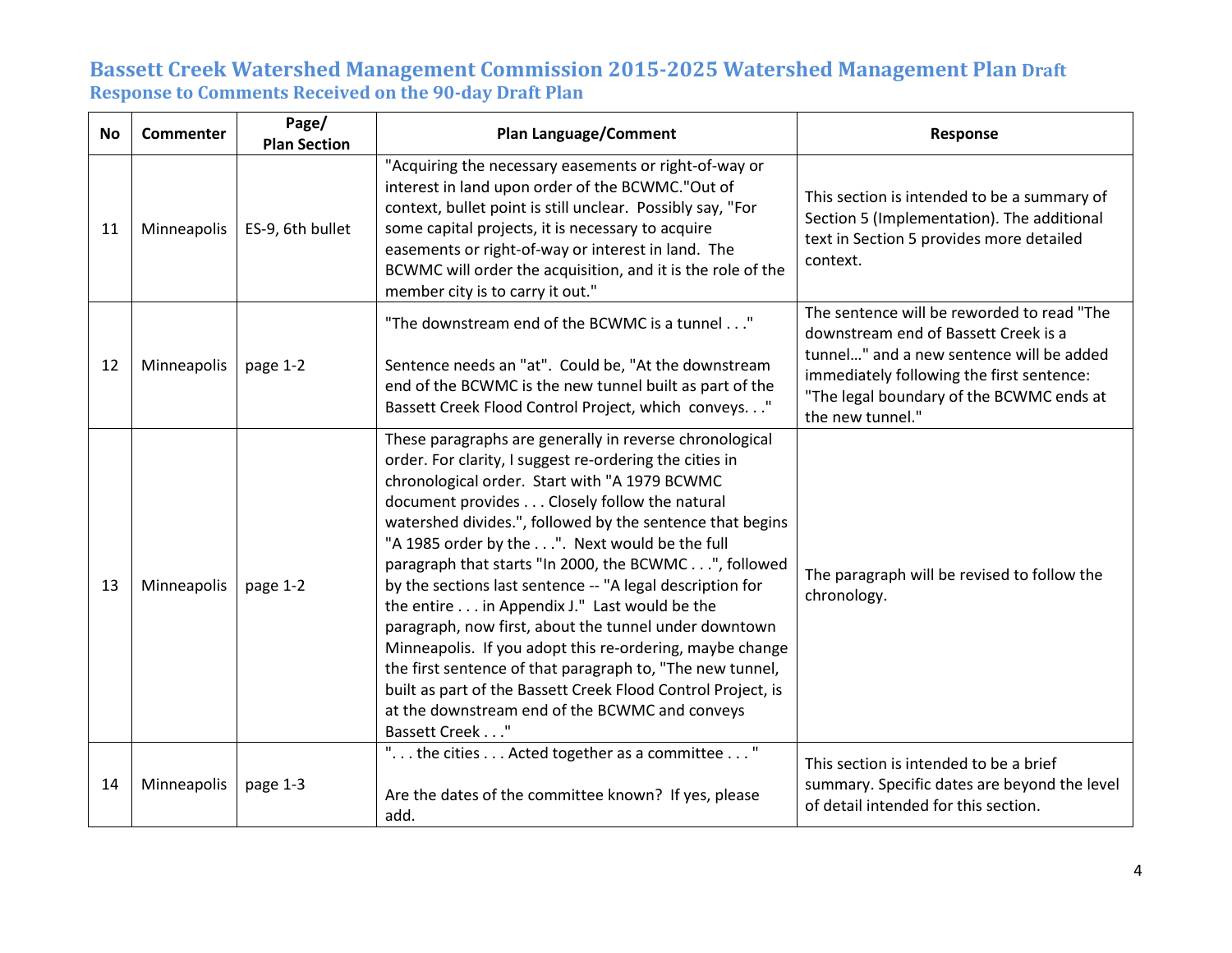| <b>No</b> | Commenter   | Page/<br><b>Plan Section</b>                                | <b>Plan Language/Comment</b>                                                                                                                                                                                                                                                                                                                                                                                                                                                                                                                                                                                                                                                                                                                                                                                                                                                                                                                                                                                                                                                                                                                                      | Response                                                                                                                                                                                                                                                                                                                                                                                                                                                                                                                                                                                                                                                                                                                                                                                                                                                                                                              |
|-----------|-------------|-------------------------------------------------------------|-------------------------------------------------------------------------------------------------------------------------------------------------------------------------------------------------------------------------------------------------------------------------------------------------------------------------------------------------------------------------------------------------------------------------------------------------------------------------------------------------------------------------------------------------------------------------------------------------------------------------------------------------------------------------------------------------------------------------------------------------------------------------------------------------------------------------------------------------------------------------------------------------------------------------------------------------------------------------------------------------------------------------------------------------------------------------------------------------------------------------------------------------------------------|-----------------------------------------------------------------------------------------------------------------------------------------------------------------------------------------------------------------------------------------------------------------------------------------------------------------------------------------------------------------------------------------------------------------------------------------------------------------------------------------------------------------------------------------------------------------------------------------------------------------------------------------------------------------------------------------------------------------------------------------------------------------------------------------------------------------------------------------------------------------------------------------------------------------------|
| 15        | Minneapolis | page 2-1                                                    | From the point, "Prior to 2004, the BCWMC tracked<br>discrepancies "<br>Could language be added as to why this changed in 2004?                                                                                                                                                                                                                                                                                                                                                                                                                                                                                                                                                                                                                                                                                                                                                                                                                                                                                                                                                                                                                                   | The process prior to 2004 was discontinued<br>based on revised policies adopted in the 2004<br>Plan. The text will be revised to state "Prior to<br>the adoption of the 2004 BCWMC Plan"                                                                                                                                                                                                                                                                                                                                                                                                                                                                                                                                                                                                                                                                                                                              |
| 16        | Minneapolis | pages 2-1 and 2-<br>2; Section 2.1.1<br>second<br>paragraph | "Until the early 2000s, a portion of the eastern Bassett<br>Creek watershed within the City of Minneapolis was<br>served by a combined storm sewer and sanitary sewer<br>system. The Bassett Creek Flood Control Project design<br>assumed that the entire tributary area from the City of<br>Minneapolis was separated and that the stormwater<br>drains to the creek rather than to wastewater treatment<br>facilities."<br>PLEASE CHANGE TO: "Stormwater and sanitary sewer<br>waste for much of the City of Minneapolis was formerly<br>discharged to a combined sanitary sewer/storm sewer<br>system. While almost all of the discharges have now<br>been separated into two systems, there is still some<br>stormwater and clear water conveyed by the sanitary<br>sewer system. The Bassett Creek Flood Control Project<br>design assumed that the entire tributary area from the<br>City of Minneapolis was separated and that the<br>stormwater drains to the creek rather than to<br>wastewater treatment facilities, and therefore whenever<br>additional projects are completed, they are already<br>accounted for in the Project's design capacity." | The text will be revised to read as follows:<br>"Stormwater and sanitary sewer waste for<br>much of the City of Minneapolis was formerly<br>discharged to a combined storm sewer and<br>sanitary sewer system. Efforts began in the<br>1930s to build separate systems and separate<br>the existing flows. While almost all of the<br>discharges have now been separated into<br>two systems, there is still some stormwater<br>and clear water conveyed by the sanitary<br>sewer system. The Bassett Creek Flood<br>Control Project design assumed that the<br>entire tributary area from the City of<br>Minneapolis was separated and that the<br>stormwater drains to the creek rather than to<br>wastewater treatment facilities. Therefore,<br>whenever additional projects are completed<br>to separate the remaining combined systems,<br>they are already accounted for in the<br>Project's design capacity." |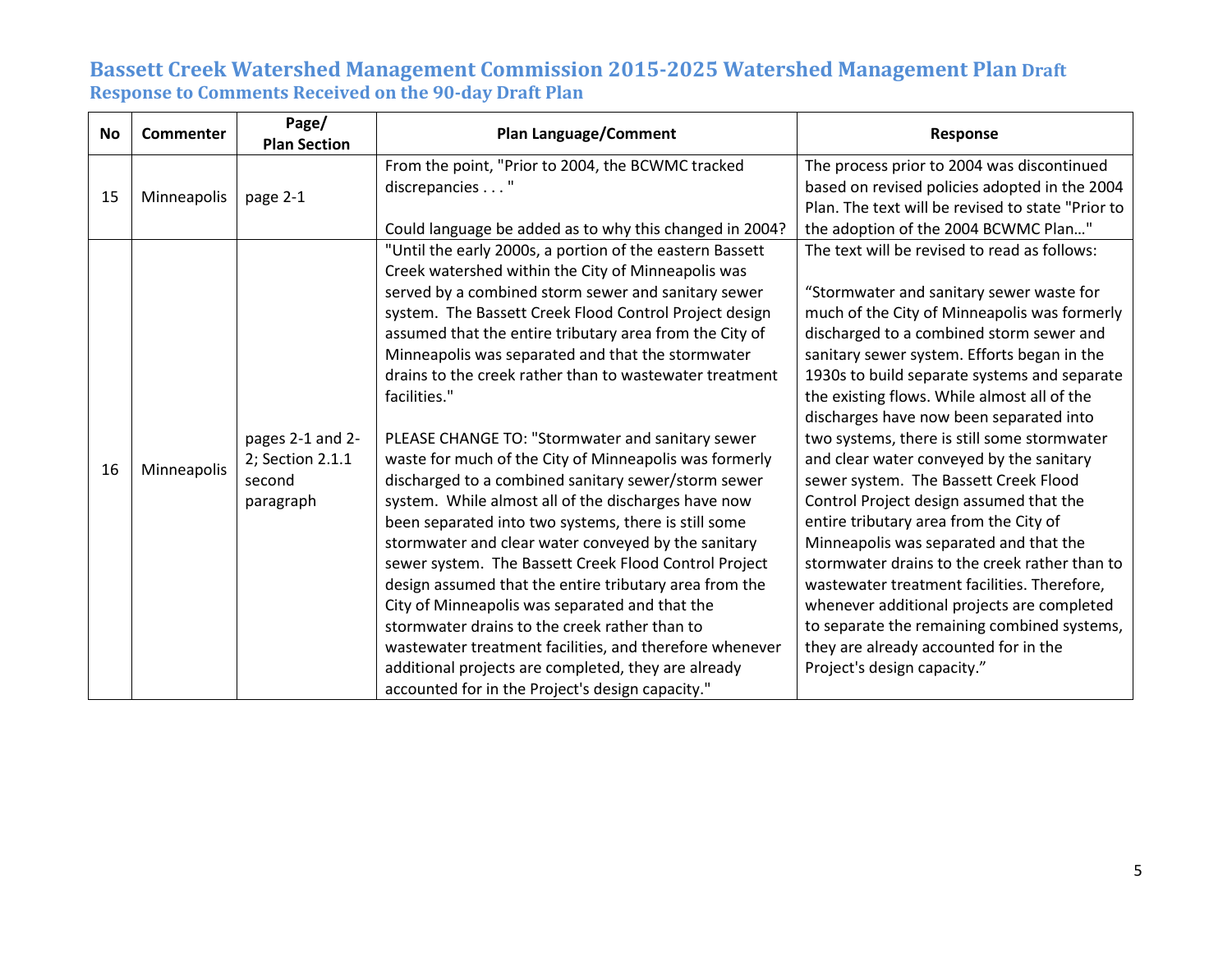| <b>No</b> | <b>Commenter</b> | Page/<br><b>Plan Section</b>                              | <b>Plan Language/Comment</b>                                                                                                                                                                                                                                                                                                                                                 | Response                                                                                                                                                    |
|-----------|------------------|-----------------------------------------------------------|------------------------------------------------------------------------------------------------------------------------------------------------------------------------------------------------------------------------------------------------------------------------------------------------------------------------------------------------------------------------------|-------------------------------------------------------------------------------------------------------------------------------------------------------------|
| 17        | Minneapolis      | page 2-2, first full<br>paragraph, first<br>full sentence | "The City of Minneapolis obtains its water supply from<br>the Mississippi River for municipal and industrial<br>purposes."<br>Since the City has some industrial customers, it seems<br>that "and industrial" should be stricken. The industrial<br>uses ARE already included in "municipal purposes", no<br>different than industrial customers in other<br>municipalities. | Noted. Text will be changed.                                                                                                                                |
| 18        | Minneapolis      | page 2-2 and<br>elsewhere                                 | Although I cannot provide all the relevant passages<br>numbers, it seems that the Plan sometimes states that all<br>of the watershed is now within the MUSA area, and<br>sometimes states that there is still a small area outside<br>the MUSA, in Plymouth.                                                                                                                 | Text will be revised to reflect all of the<br>BCWMC is within the 2020 MUSA.                                                                                |
| 19        | Minneapolis      | Table 2-2                                                 | For clarity, please separate the table into two parts: One<br>for the Rainfall events, and one for the Snowmelt events.<br>Please also remove "Runoff Events" from the title - the<br>table is quantifying Precipitation events, not Runoff<br>events.                                                                                                                       | The title of the table will be changed to<br>"Selected Rainfall and Snowmelt Runoff<br>Events."                                                             |
| 20        | Minneapolis      | page 2-6,<br>paragraph 5                                  | Can you clarify the missing 11%? (30% B, +26% C, +20%<br>$C/D + 13% A = 89%$                                                                                                                                                                                                                                                                                                 | There are also type "D," "B/D," and "A/D"<br>type soils that are shown on Figure 2.5 but<br>are not described in the text due to their<br>limited presence. |
| 21        | Minneapolis      | page 2-8                                                  | Three buried erosional valleys (presumably the same as<br>the "intersecting buried bedrock valleys" mentioned in<br>2.5.2.1). Are they shown on a map? If yes, please add<br>reference. If no, could they be?                                                                                                                                                                | The current figures do not show bedrock<br>features. A map showing these features will<br>be created in the near future (following Plan<br>adoption)        |
| 22        | Minneapolis      | Table 2-3                                                 | With respect to the "discharges to" data for Spring Lake,<br>City and MPRB staff have not been successful in locating a<br>discharge pipe from Spring Lake to the Bassett Creek<br>Tunnel. If BCWMC has additional knowledge, it would be<br>appreciated.                                                                                                                    | Table 2-3 will be updated to note that the<br>outflow to Bassett Creek is the suspected<br>discharge direction, if this cannot be<br>confirmed internally.  |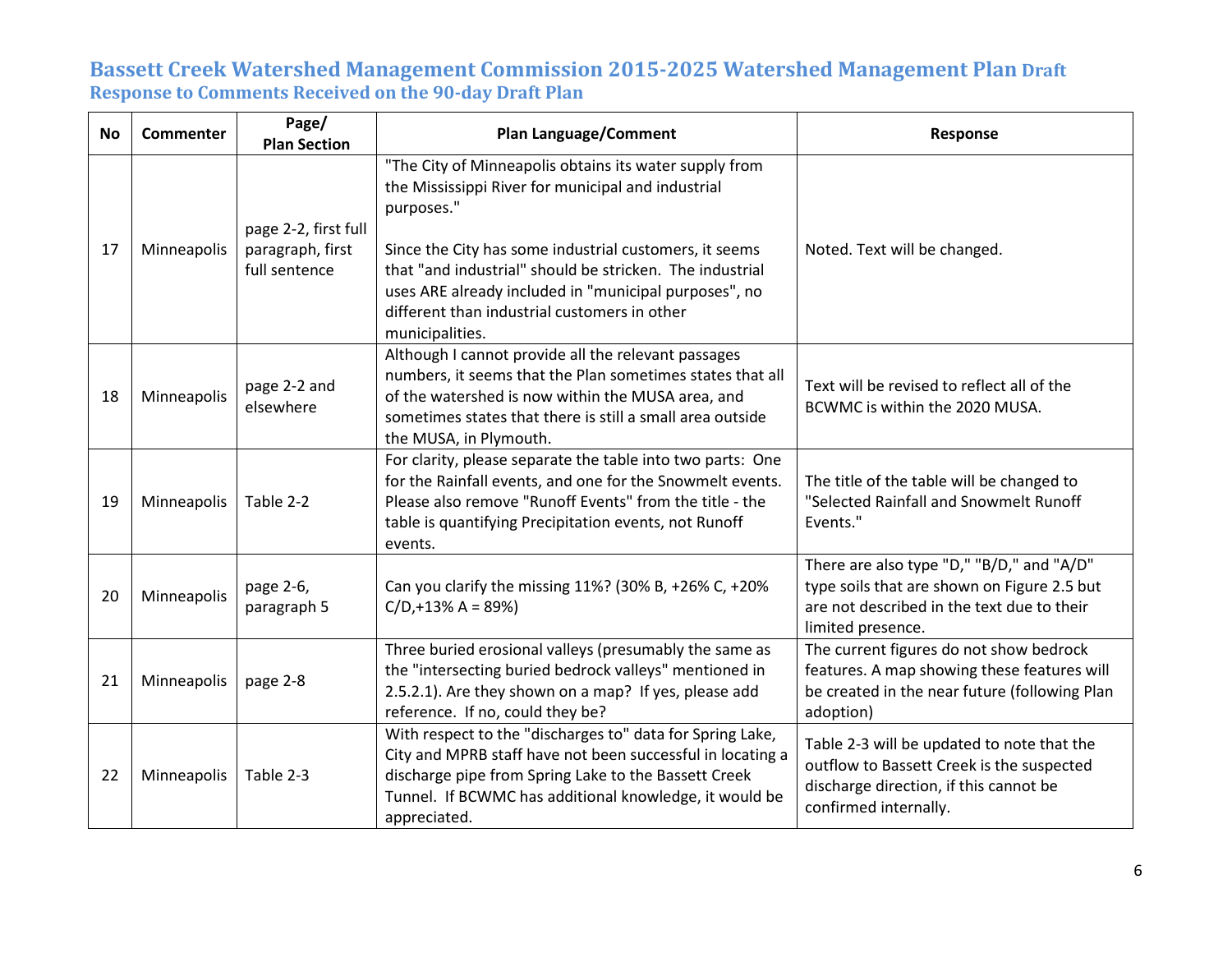| <b>No</b> | <b>Commenter</b> | Page/<br><b>Plan Section</b>                             | <b>Plan Language/Comment</b>                                                                                                                                                                                                                                                                                                                                                          | Response                                                                                                                                                                                                                                                              |
|-----------|------------------|----------------------------------------------------------|---------------------------------------------------------------------------------------------------------------------------------------------------------------------------------------------------------------------------------------------------------------------------------------------------------------------------------------------------------------------------------------|-----------------------------------------------------------------------------------------------------------------------------------------------------------------------------------------------------------------------------------------------------------------------|
| 23        | Minneapolis      | Section 2.6.5.2,<br>paragraph 1, 3rd<br>to last sentence | "An additional 2.5. square miles and Minneapolis is<br>tributary Between the confluence with the North<br>Branch And confluence with the Sweeney Lake<br>Branch."<br>I think listing Minneapolis here must be an error. But if it<br>is not an error, I would like more information.                                                                                                  | This is limited to a $\sim$ 20 acre area along<br>Theodore Wirth Parkway near St. Margaret<br>Mary's Church, based on the XP-SWMM<br>watershed divides.                                                                                                               |
| 24        | Minneapolis      | Section 2.6.5.2,<br>paragraph 2                          | Is MPCA being requested to re-consider the fish bio-<br>assessments? If so, could be mentioned here.                                                                                                                                                                                                                                                                                  | The BCWMC did not request that the MPCA<br>reconsider-the fish bio-assessments.                                                                                                                                                                                       |
| 25        | Minneapolis      | Section 2.7,<br>paragraph 2                              | "The principal pollutants found in runoff include Trash<br>and debris."<br>"trash" and "debris" are not "pollutants" although they<br>obviously are vectors for pollution. Suggest change to:<br>End the sentence with "chlorides", and add an additional<br>sentence, "Trash and debris may carry many<br>contaminants, and are themselves degrading to<br>aesthetics and wildlife." | Pollution is a broad term, and herein is<br>intended to include trash and debris. Trash is<br>regulated under the Clean Water Act once it<br>is in the water. The text will be revised to<br>note that trash and debris also carry<br>additional chemical pollutants. |
| 26        | Minneapolis      | Table 2-4                                                | Here "Trash and Debris" are listed in the "Stormwater<br>Pollutant" column, but as this is probably how it was used<br>in the cited publication, it is appropriate.                                                                                                                                                                                                                   | Noted.                                                                                                                                                                                                                                                                |
| 27        | Minneapolis      | page 2-27                                                | If the BCWMC is asking for reconsideration of the fish<br>bioassessments impairment, is there interest in<br>mentioning it in this section?                                                                                                                                                                                                                                           | See response to comment #24.                                                                                                                                                                                                                                          |
| 28        | Minneapolis      | page 2-27; 3rd<br>bullet                                 | "Main Stem of Bassett Creek at Irving Avenue, upstream<br>of the conduit, in Minneapolis"<br>Unclear what the term "conduit" is referring to                                                                                                                                                                                                                                          | The text will be revised to say double box<br>culvert.                                                                                                                                                                                                                |
| 29        | Minneapolis      | Table 2-5                                                | Although the title states, "including 2014 proposed<br>listings and Wirth Lake delisting", I would suggest it could<br>be made more clear within the respective rows, not just<br>relying on the title and footnote 1.                                                                                                                                                                | The delisting of Wirth Lake is described in the<br>text as well as in Table 2-5.                                                                                                                                                                                      |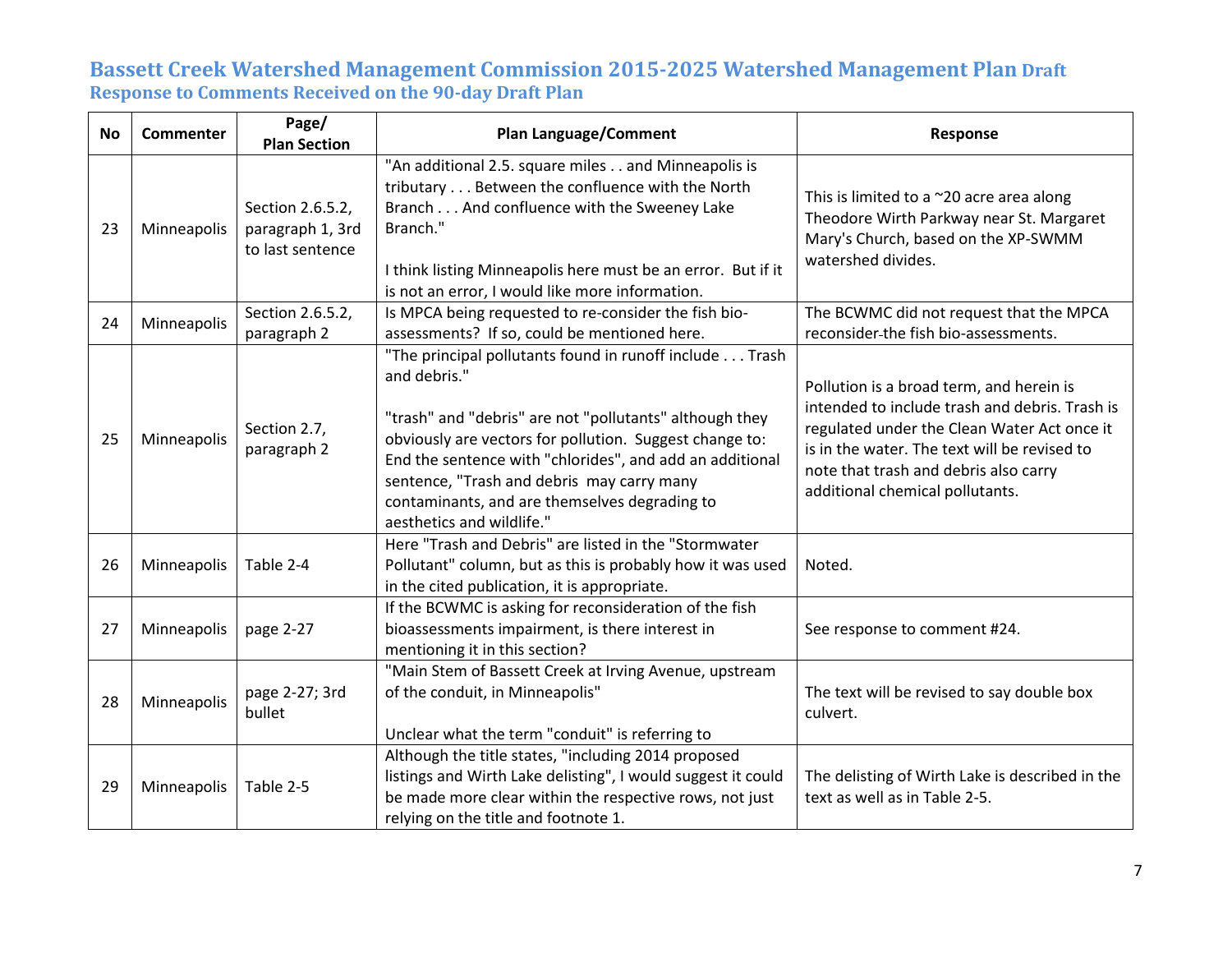| <b>No</b> | <b>Commenter</b> | Page/<br><b>Plan Section</b>                     | <b>Plan Language/Comment</b>                                                                                                                                                                                                                                                                                                                                                                                                                                                                                                                                                 | Response                                                                                                                |
|-----------|------------------|--------------------------------------------------|------------------------------------------------------------------------------------------------------------------------------------------------------------------------------------------------------------------------------------------------------------------------------------------------------------------------------------------------------------------------------------------------------------------------------------------------------------------------------------------------------------------------------------------------------------------------------|-------------------------------------------------------------------------------------------------------------------------|
| 30        | Minneapolis      | Section 2.8.1,<br>paragraph 2, first<br>sentence | "With the BCWMC Flood Control Project in place, runoff<br>from the watershed area tributary to the old tunnel no<br>longer flows to Bassett Creek. In 2000, the "For those<br>unfamiliar, I suggest adding a sentence to clarify, as<br>follows: "With the BCWMC Flood Control Project in<br>place, runoff from the watershed area tributary to the old<br>tunnel no longer flows to Bassett Creek. This is because<br>the old tunnel was left in place for its direct watershed,<br>but a new tunnel project was built to convey the actual<br>Bassett Creek. In 2000, the" | The text in this section will be revised to note<br>the current function of the old tunnel.                             |
| 31        | Minneapolis      | pages 2-38 and<br>$2 - 39$                       | I didn't actually check, but is there a figure (specifically a<br>map) that very clearly illustrates all of this, with the<br>change in tunnels, the 3 tunnel phases, where the creek<br>used to discharge, where it discharges now, and so forth?<br>If yes, a reference to the map should be added. If no, a<br>map should be created and referenced.                                                                                                                                                                                                                      | Labels will be added to Figure 2-14 (Flood<br>Control Project Features) clearly identifying<br>the old and new tunnels. |
| 32        | Minneapolis      | pages 2-56 and<br>$2 - 57$                       | Would the Plan want to include much more natural<br>history? One resource is Geology of the Bassett Valley<br>Area. Minnesota Geological Survey, Gary N. Meyer,<br>January 1996. -- although this resource is pretty specific<br>to the Minneapolis area.                                                                                                                                                                                                                                                                                                                    | Thank you for the reference.                                                                                            |
| 33        | Minneapolis      | page 2-58                                        | I imagine the winter aeration system is operated by the<br>MPRB, if so please mention this.                                                                                                                                                                                                                                                                                                                                                                                                                                                                                  | If the MPRB confirms their operation of the<br>aeration system, it will be noted.                                       |
| 34        | Minneapolis      | Section 2.10.1.4,<br>paragraphs 1 and<br>2       | I imagine that the "since 2007" language in paragraph 2 is<br>related to the 2012 MDNR survey mentioned in<br>paragraph 1. If so, this could be clarified by putting the<br>sentence "Wirth Lake was most recently surveyed." at<br>the beginning of paragraph 2 (instead of BEFORE the "A<br>winter aeration system is operated", which breaks the<br>continuity of the 2012 MDNR survey to paragraph 2.                                                                                                                                                                    | The sentence may be moved for clarity.                                                                                  |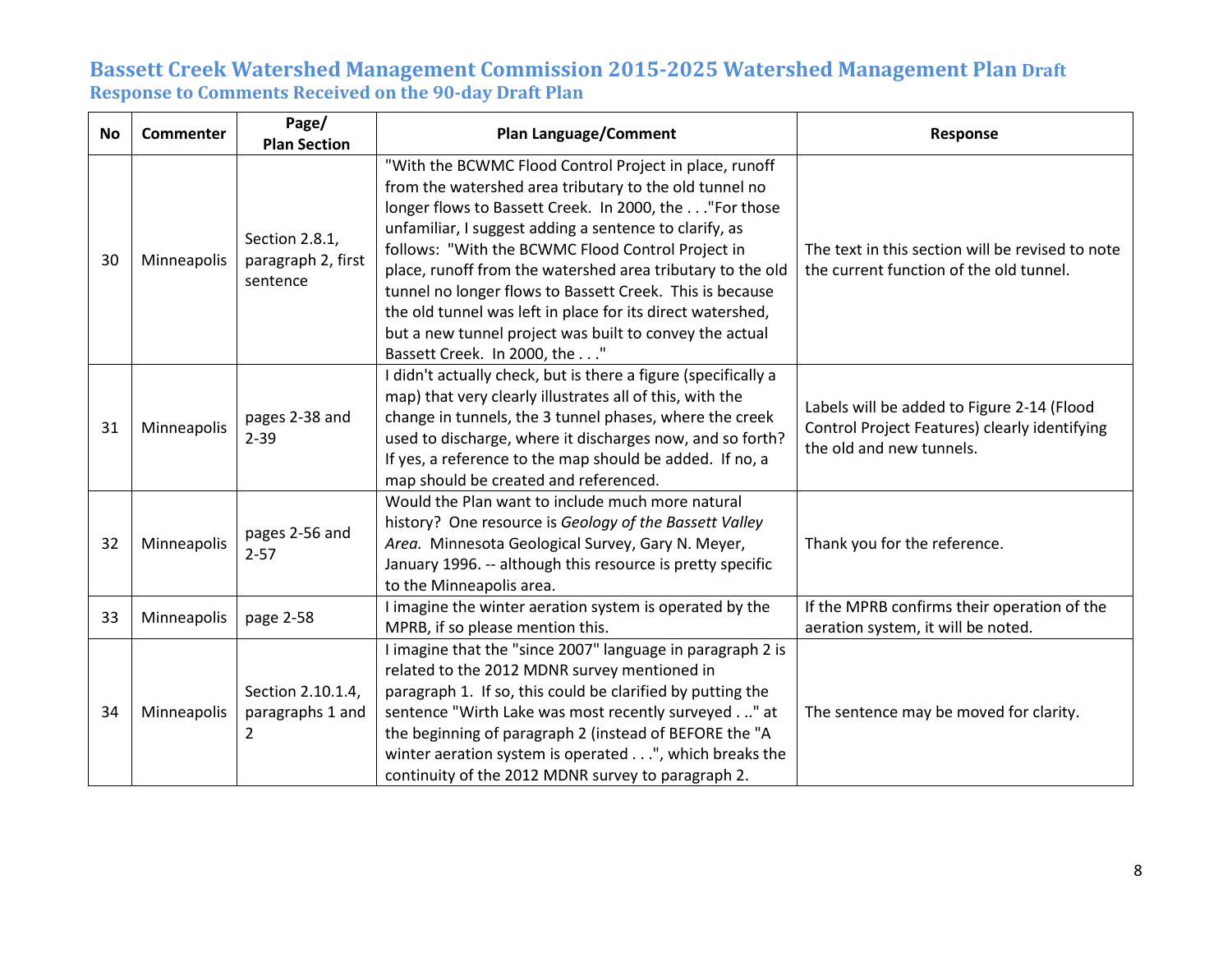| <b>No</b> | <b>Commenter</b> | Page/<br><b>Plan Section</b>                    | <b>Plan Language/Comment</b>                                                                                                                                                                                                                                                                                                                                                                                                                                                                                                                                                                                                                               | Response                                                                                                                                                |
|-----------|------------------|-------------------------------------------------|------------------------------------------------------------------------------------------------------------------------------------------------------------------------------------------------------------------------------------------------------------------------------------------------------------------------------------------------------------------------------------------------------------------------------------------------------------------------------------------------------------------------------------------------------------------------------------------------------------------------------------------------------------|---------------------------------------------------------------------------------------------------------------------------------------------------------|
| 35        | Minneapolis      | Section 2.11,<br>paragraph 1, last<br>sentence. | "The presence of soil contamination at many of these<br>sites may limit or prevent infiltration as a stormwater<br>management option."Possibly add", if not removed", as<br>in, "The presence of soil contamination at many of these<br>sites, if not removed, may limit or prevent infiltration as a<br>stormwater management option." Removal of<br>contaminated soils can certainly be considered - (and<br>may actually become more common, considering the<br>SRV's that MPCA is proposing.)                                                                                                                                                          | The additional text will be added.                                                                                                                      |
| 36        | Minneapolis      | page 3-6, second<br>paragraph                   | Can this paragraph address the process by which BCWMC<br>floodplains will be updated to Atlas 14?                                                                                                                                                                                                                                                                                                                                                                                                                                                                                                                                                          | This process has not been determined at a<br>level sufficient to describe in the Plan beyond<br>what is stated in Policy 25.                            |
| 37        | Minneapolis      | page 3-20, 2nd<br>bullet                        | "Hennepin County is responsible And 156."<br>I don't know if this is true. Not sure why this is relevant<br>to the Plan, suggest it be removed.                                                                                                                                                                                                                                                                                                                                                                                                                                                                                                            | The information is intended to describe those<br>systems for which another entity (i.e., not<br>cities or the BCWMC) has maintenance<br>responsibility. |
| 38        | Minneapolis      | page 3-20, 2nd<br>bullet                        | "Cities are responsible for maintaining storm sewer catch<br>basins and leads in the county roads."<br>This is not a correct statement. These infrastructure<br>components are the responsibility of the county,<br>however in the case of Minneapolis, we do maintain<br>them BY AGREEMENT WITH THE COUNTY. I don't know<br>how this works in other cities. Not sure why this is<br>relevant to the Plan, suggest it be removed. If kept, I<br>suggest you change the sentence to say, "The county is<br>responsible for the storm sewer catch basins and leads in<br>the county roads, but maintenance may be performed by<br>cities through agreement." | Text will be revised to clarify that agreements<br>may exist between cities and counties<br>regarding these systems.                                    |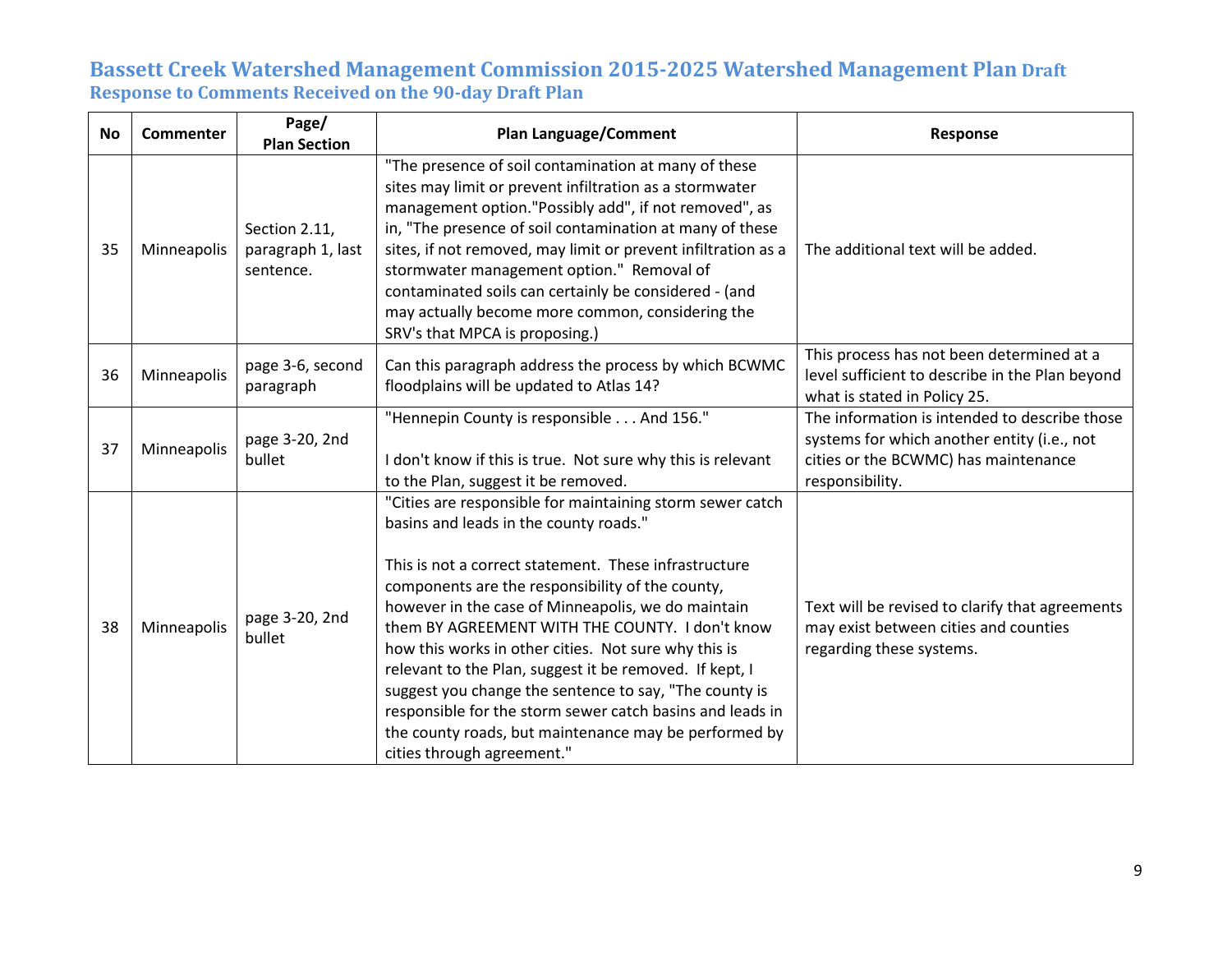| <b>No</b> | Commenter   | Page/<br><b>Plan Section</b>           | <b>Plan Language/Comment</b>                                                                                                                                                                                                                                                                                                                                                                                                                                                                                                                                          | Response                                                                                                                                                                                                                                                                                                                                                        |
|-----------|-------------|----------------------------------------|-----------------------------------------------------------------------------------------------------------------------------------------------------------------------------------------------------------------------------------------------------------------------------------------------------------------------------------------------------------------------------------------------------------------------------------------------------------------------------------------------------------------------------------------------------------------------|-----------------------------------------------------------------------------------------------------------------------------------------------------------------------------------------------------------------------------------------------------------------------------------------------------------------------------------------------------------------|
| 39        | Minneapolis | page 4-4, policy<br>13, first sentence | Add, "triggers and flexible treatment options", so that the<br>full sentence reads, "The BCWMC will review projects and<br>developments to evaluate compliance with the MPCA's<br>Minimal Impact Design Standards (MIDS) performance<br>goals, triggers and flexible treatment options (which are<br>adopted by the Commission as BCWMC water quality<br>management standards) if the projects are located in<br>member cities that have not adopted the MIDS<br>performance goals, triggers and flexible treatment<br>options, or at the request of the member city. | The first sentence of the policy will be revised<br>to be consistent with the rest of the policy in<br>referencing the performance goal, triggers,<br>and flexible treatment option.<br>[Note that while this is a change to a<br>significant policy, the suggested change is<br>consistent with the intention of the policy, as<br>adopted by the Commission.] |
| 40        | Minneapolis | page 4-4, policy<br>15                 | "Member cities shall not allow the drainage of sanitary<br>sewerage or industrial wastes onto any land or into any<br>watercourse or storm sewer discharging into Bassett<br>Creek. "The MPCA, and not the member cities, is in charge<br>of NPDES Permits for industrial wastes. Therefore it is<br>necessary to change the sentence to, "Member cities<br>shall not allow the drainage of sanitary sewerage or non-<br>permitted industrial wastes onto any land or into any<br>watercourse or storm sewer discharging into Bassett<br>Creek."                      | The text will be revised to exclude permitted<br>industrial waste discharges.                                                                                                                                                                                                                                                                                   |
| 41        | Minneapolis | page 4-5, policy<br>25                 | Can a timeline and/or frequency be included?                                                                                                                                                                                                                                                                                                                                                                                                                                                                                                                          | A timeline has not yet been developed.                                                                                                                                                                                                                                                                                                                          |
| 42        | Minneapolis | page 4-6, policy<br>29                 | " including minimum building elevations of at least 2<br>feet above the 100-year flood level, as outlined".<br>Please add, "for new buildings", as in, ". including<br>minimum building elevations of at least 2 feet above the<br>100-year flood level for new buildings, as outlined".                                                                                                                                                                                                                                                                              | The policy includes a reference to the<br>BCWMC rules (Appendix H), which notes that<br>the requirement is applicable to new<br>structures. The text of Policy 29 will be<br>revised to include "for new structures" as<br>described in the BCWMC rules.                                                                                                        |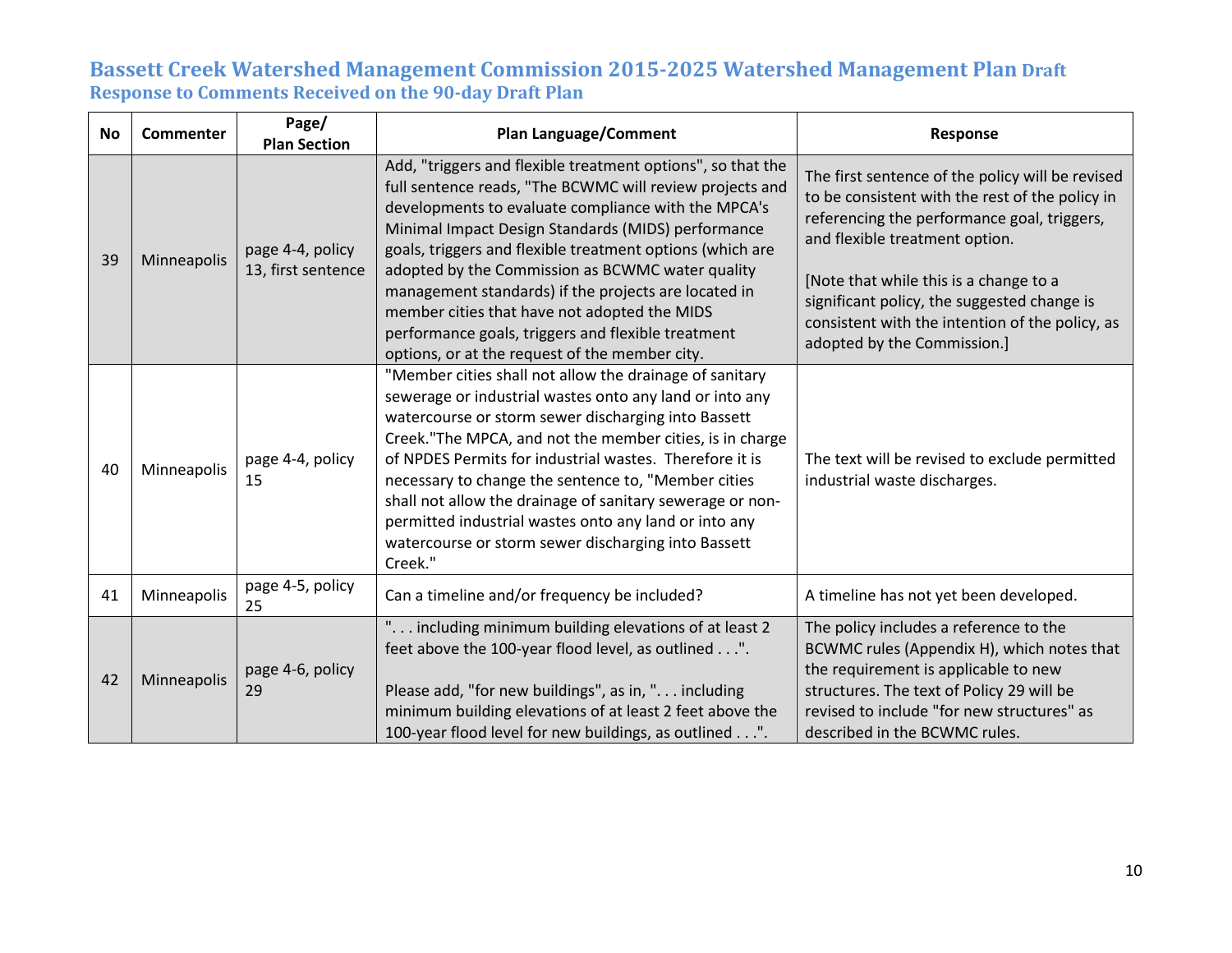| <b>No</b> | <b>Commenter</b> | Page/<br><b>Plan Section</b>      | <b>Plan Language/Comment</b>                                                                                                                                                                                                                                                                                                                                                                                                                                                                 | Response                                                                                                                                                                                                                                                                                                                                                                                                                              |
|-----------|------------------|-----------------------------------|----------------------------------------------------------------------------------------------------------------------------------------------------------------------------------------------------------------------------------------------------------------------------------------------------------------------------------------------------------------------------------------------------------------------------------------------------------------------------------------------|---------------------------------------------------------------------------------------------------------------------------------------------------------------------------------------------------------------------------------------------------------------------------------------------------------------------------------------------------------------------------------------------------------------------------------------|
| 43        | Minneapolis      | page 4-7, policy<br>34, policy 35 | "The BCWMC will allow only those land uses"<br>In some cases, it is unavoidable to exclude other<br>infrastructure -- whether public or private -- than just<br>"public utility lines". Possibly add, "unless a variance is<br>granted", as in, "The BCWMC will allow only, unless a<br>variance is granted, those land uses". It is essential<br>that a variance process be in place. To be sure that Items<br>34 and 35 are not contradictory I suggest they be<br>combined and re-worked. | During Plan development, there was periodic<br>discussion about variances. Ultimately, the<br>Plan Steering Committee decided that<br>variances may be requested for any number<br>of requirements specified in the Plan, and<br>should not be referenced for specific policies<br>unless the variance is categorical in nature<br>(e.g., trails in buffer areas). Appendix H<br>includes the procedure for requesting a<br>variance. |
| 44        | Minneapolis      | page 4-7, policy<br>39            | To clarify that there is a process involved, I suggest the<br>following instead of the [current] sentence: "When WMO<br>Plans are updated, approved and adopted, the BCWMC<br>requires member cities to follow processes laid out in<br>Minnesota Rules and Statutes to come into compliance<br>with changes in WMO standards, including floodplain<br>standards."                                                                                                                           | The recent update to Minnesota Rules 8410<br>has changed the process. The 8410 Rules no<br>longer specify the local plan update cycle<br>relative to the WMO Plan. Thus, the BCWMC<br>Plan must now outline the process.                                                                                                                                                                                                              |
| 45        | Minneapolis      | page 4-7, policy<br>39            | "The BCWMC requires member cities to maintain<br>ordinances that are consistent with BCWMC floodplain<br>standards."I suggest this sentence be removed. This goes<br>beyond State requirements, and may not always be<br>practical. Review by the BCWMC of updates to Local<br>Surface Water Management Plans, which are the<br>mechanism for coming into compliance with changes to<br>WMO standards, should suffice.                                                                       | Policy 39 refers only to those ordinances that<br>include floodplain standards. Cities use other<br>"local controls" in addition to their local<br>water plans. It is necessary to review these to<br>determine compliance with WMO<br>requirements. This responsibility for<br>oversight of the member cities was<br>specifically mentioned by BWSR during plan<br>development, and is noted in Section 5.1.1.6.                     |
| 46        | Minneapolis      | page 4-11, policy<br>60           | In regard to soft armoring techniques, since "wherever<br>feasible" is not clearly defined, I suggest adding, "and<br>where there is a high likelihood of durability." although<br>soft armoring techniques are desirable, there are many<br>case histories of failure.                                                                                                                                                                                                                      | The policy language provides flexibility in<br>implementation. It is intended that "feasible"<br>refers to longevity as well as installation.                                                                                                                                                                                                                                                                                         |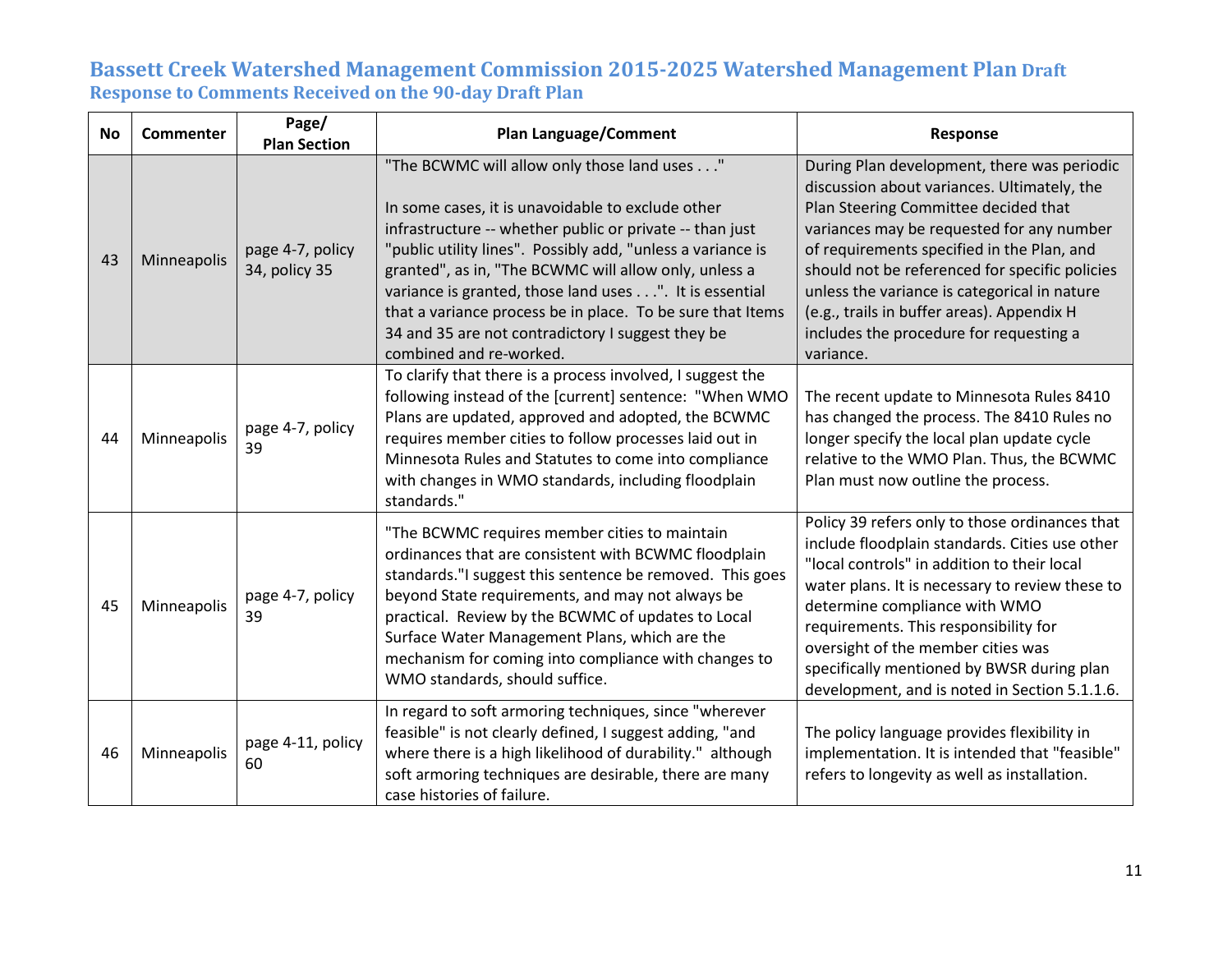| <b>No</b> | Commenter    | Page/<br><b>Plan Section</b>                             | <b>Plan Language/Comment</b>                                                                                                                                                                                                                                                                                                                                                                                                 | <b>Response</b>                                                                                                                                                                                                                                                                                                                                                                                                                 |
|-----------|--------------|----------------------------------------------------------|------------------------------------------------------------------------------------------------------------------------------------------------------------------------------------------------------------------------------------------------------------------------------------------------------------------------------------------------------------------------------------------------------------------------------|---------------------------------------------------------------------------------------------------------------------------------------------------------------------------------------------------------------------------------------------------------------------------------------------------------------------------------------------------------------------------------------------------------------------------------|
| 47        | Minneapolis  | page 4-17, policy<br>110                                 | "The BCWMC will place a higher priority on projects that<br>incorporate multiple benefits"<br>Suggest change from "will" to "may". Some single-<br>purpose projects may be very important and high<br>priority.                                                                                                                                                                                                              | It is acknowledged that some projects with<br>singular benefits may be prioritized above<br>multiple-benefit projects based on several<br>factors. However, it is generally true that the<br>BCWMC will prioritize multiple-benefit<br>projects. The bulleted criteria of Policy 110<br>and the text of Section 5 further describe the<br>prioritization process and give the BCWMC<br>adequate flexibility for prioritization. |
| 48        | Minneapolis  | <b>NA</b>                                                | In reference to application of the MIDS standard, I<br>strongly suggest that the Plan state that, while the<br>BCWMC considers the track portions of LRT projects to<br>come under the Linear category for applicability of MIDS<br>standards, the BCWMC considers the station portions of<br>LRT projects to come under Development or<br>Redevelopment (as the case may be) for applicability of<br><b>MIDS</b> standards. | This will be noted by the Commission moving<br>forward. As written, the Plan should allow for<br>flexibility in interpreting track portions of rail<br>projects.                                                                                                                                                                                                                                                                |
| 49        | MnDOT        | Appendix H, page<br>19, Section 2.11                     | "Road overlay projects and road resurfacing projects<br>which do not disturb the road base will not be covered by<br>the requirements of this policy"<br>MIDS specifies projects "which do not disturb the<br>underlying soil." Please match the MIDS requirement.                                                                                                                                                           | Appendix H will be revised to be consistent<br>with MIDS language.                                                                                                                                                                                                                                                                                                                                                              |
| 50        | <b>MnDOT</b> | Appendix H,<br>pages 6 and 9,<br>sections 3.2 and<br>4.2 | This section mentions an application fee. State agencies<br>are exempted from fees in all other watersheds; please<br>include this exemption.                                                                                                                                                                                                                                                                                | Appendix H will be revised to note the<br>exemption.                                                                                                                                                                                                                                                                                                                                                                            |